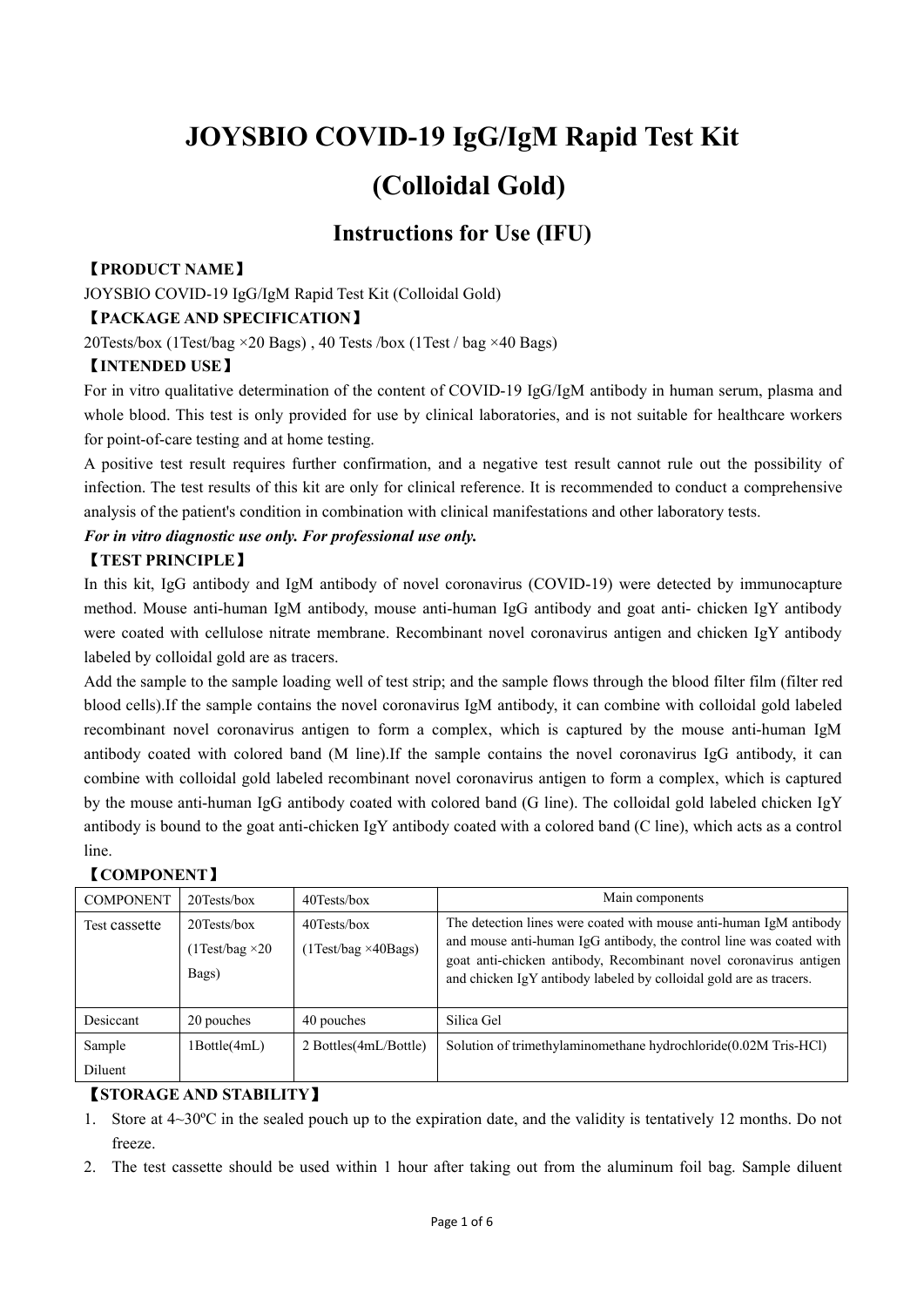should be re-capped in time after use.

3. Keep away from sunlight, moisture and heat.

## 【**SPECIMEN COLLECTION AND PREPARATION**】

- 1. The recommended samples for this kit are serum, plasma, whole blood. Plasma and whole blood can be collected by blood collection tube or centrifuge tube with EDTA-2K, heparin and citrate anticoagulants.
- 2. The samples collected with the correct medical technology should be returned to room temperature before testing. Jaundice, hemolysis, lipemia, and cloudy samples cannot be used. Severe hemolytic or heat-inactivated specimens are not recommended.
- 3. Samples should be tested as soon as possible. Whole blood can be stored for 3 daysat 2-8℃.Serum and plasma can be stored for 7 days at 2-8 ℃ or for 6 months at -20 ℃. No more than 6 times of repeated freezing and melting of samples.

## 【**TEST METHOD**】

- 1. Remove test kit, specimen to room temperature. Tear off the foil pouch, take out the test strip/cassette and place the test cassette on a clean and level surface.
- 2. Add 20µL whole blood or 10µL serum (or plasma) into sample well using a calibrated pipet. Then add 70 µL (2) drops) of the Sample Diluent. For each individual's specimen, use a separate tip and Cassette.
- 3. Read the test results between 15 and 20 minutes. Do not read the results after 20 minutes.



Add specimen into sample well Add diluent (70µL/2 drops) into sample well Positive  $(+)$  Positive  $(+)$  Positive  $(+)$  Negative  $(-)$ 



 $Invalid(x)$  Invalid(x) Invalid(x) Invalid(x)

*(The picture isfor reference only)*

## 【**INTERPRETATION OF TEST RESULTS**】

- 1. IgG POSITIVE: Two lines appear. One colored line should be in the control line region (C), and a colored line appears in IgG test line region. The result is positive for SARS-COV-2 virus specific-IgG antibodies and is probably indicative of secondary SARS-COV-2 infection.
- 2. IgM POSITIVE: Two lines appear. One colored line should be in the control line region (C), and a colored line appears in IgM test line region. The result is positive for SARS-COV-2 virus specific-IgM antibodies and is indicative of primary SARS-COV-2 infection.
- 3. IgG and IgM POSITIVE: Three lines appear. One colored line should be in the control line region (C), and two colored lines should appear in IgG test line region and IgM test line region. The color intensities of the lines do not have to match. The result is positive for IgG & IgM antibodies and is indicative of secondary SARS-COV-2 infection.

NOTE: The intensity of the color in the IgG and/or IgM test line region(s) will vary depending on the concentration of SARS-COV-2 antibodies in the specimen. Therefore, any shade of color in the IgG and/or IgM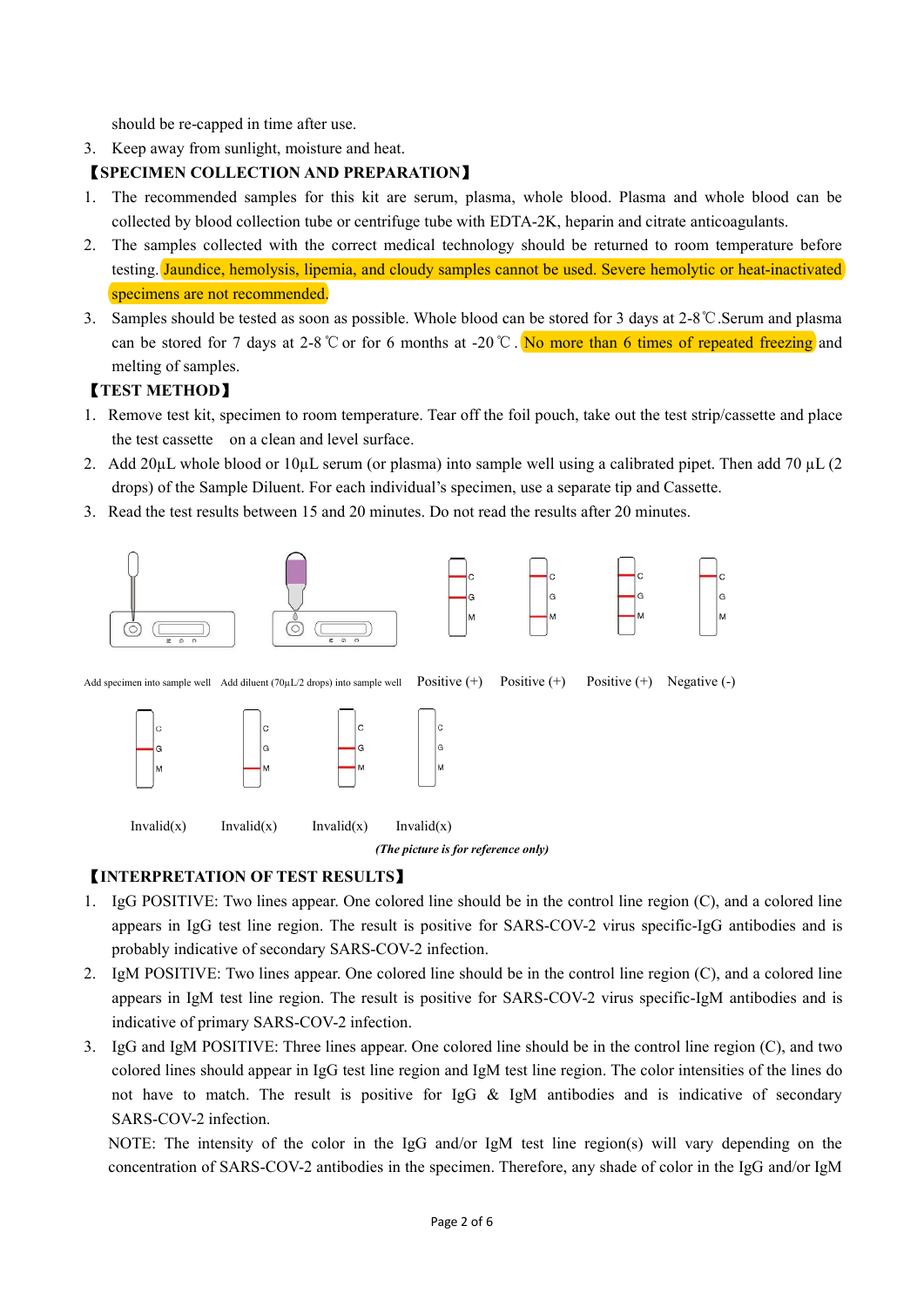test line region(s) should be considered positive.

- 4. NEGATIVE: One colored line should be in the control line region (C). No line appears in IgG and IgM test line region(s).
- 5. INVALID: Control line fails to appear. Insufficient buffer volume or incorrect procedural techniques are the most likely reasons for control line failure. Review the procedure and repeat the procedure with a new test cassette. If the problem persists, discontinue using the test kit immediately and contact your local distributor.
- 6. Result determination time: The result should be judged within  $15~20$  minutes after the sample is added into the sample loading well, and the result displayed after 20 minutes is invalid.

## 【**LIMITATIONS OF TEST METHOD**】

- 1. This product is only suitable for qualitative test and auxiliary diagnosis.
- 2. The test results are only for clinical reference and should not be the only basis for clinical diagnosis and treatment. The clinical management of patients should be considered in combination with their symptom, physical signs, medical history, other laboratory tests, therapeutic reaction,and epidemiological information.
- 3. The hemolytic, lipemia, jaundice, and contaminated samples may affect the test results. Such samples should
- be avoided.<br>4. During early infection, when IgG/IgM isn't formed or the concentration is very low, it will cause a negative result. If there is a suspected infection, it's recommended to retest in 7-14 days. Test the second sample simultaneously with the first sample under the same conditions to determine whether exist seroconversion in first infection or an elevation in antibody titer.
- 5. We do not test all types of collection tubes that may be used for this kit; therefore, for blood sample collection tubes from different manufacturers, different results may be obtained due to different raw materials and additives. (This product has tested plasma and whole blood samples containing EDTA-2K,heparin, and citrate anticoagulants. The test results show that the above three anticoagulants have no interference with the test results of the reagents). Each laboratory shall make its own judgment on the suitability of the blood collection tubes.

## 【**PERFORMANCE CHARACTERISTICS**】

- 1. Positive conformity rate: testing positive reference materials ofthe company, there is no false negative result.
- 2. Negative conformity rate: testing negative reference materials of the company, there is no false positive result.
- 3. Limit of detection: testing the the detection limit reference materials of the company, S1 should be positive, S2 should be positive, and S3 should be negative.
- 4. Repeatability: testing the precision reference materials of the company, each test is repeated 10 times, J1 should be positive, J2 should be positive, and J3 should be negative.

#### 5. Clinical Performance

The clinical performance of the COVID-19 IgG/IgM Rapid Test Kit was evaluated by testing a total of 1430 clinical serum samples from individual patients. The samples were collected from patients at three sites in China at a time when the SARS-CoV-2 infection was prevalent. Testing was performed at March to June 2020.

## **Study Results**

Across study site, serum samples from a total of 205 cases verified by PCR (real-timefluorescent RT-PCR kits for the detection of 2019-nCoV, BGI) were collected in February 2020 from the Heilongjiang Provincial Hospital, and 1225 negative samples were tested with the JOYSBIO COVID-19 IgG/IgM Rapid Test Kit (Colloidal Gold). Overall study results are shown in Table 1 below.

#### **Table 1. Overall Clinical Study Results for all time periods from symptom onset**

|  | Reagent test results | purutor |  |
|--|----------------------|---------|--|
|--|----------------------|---------|--|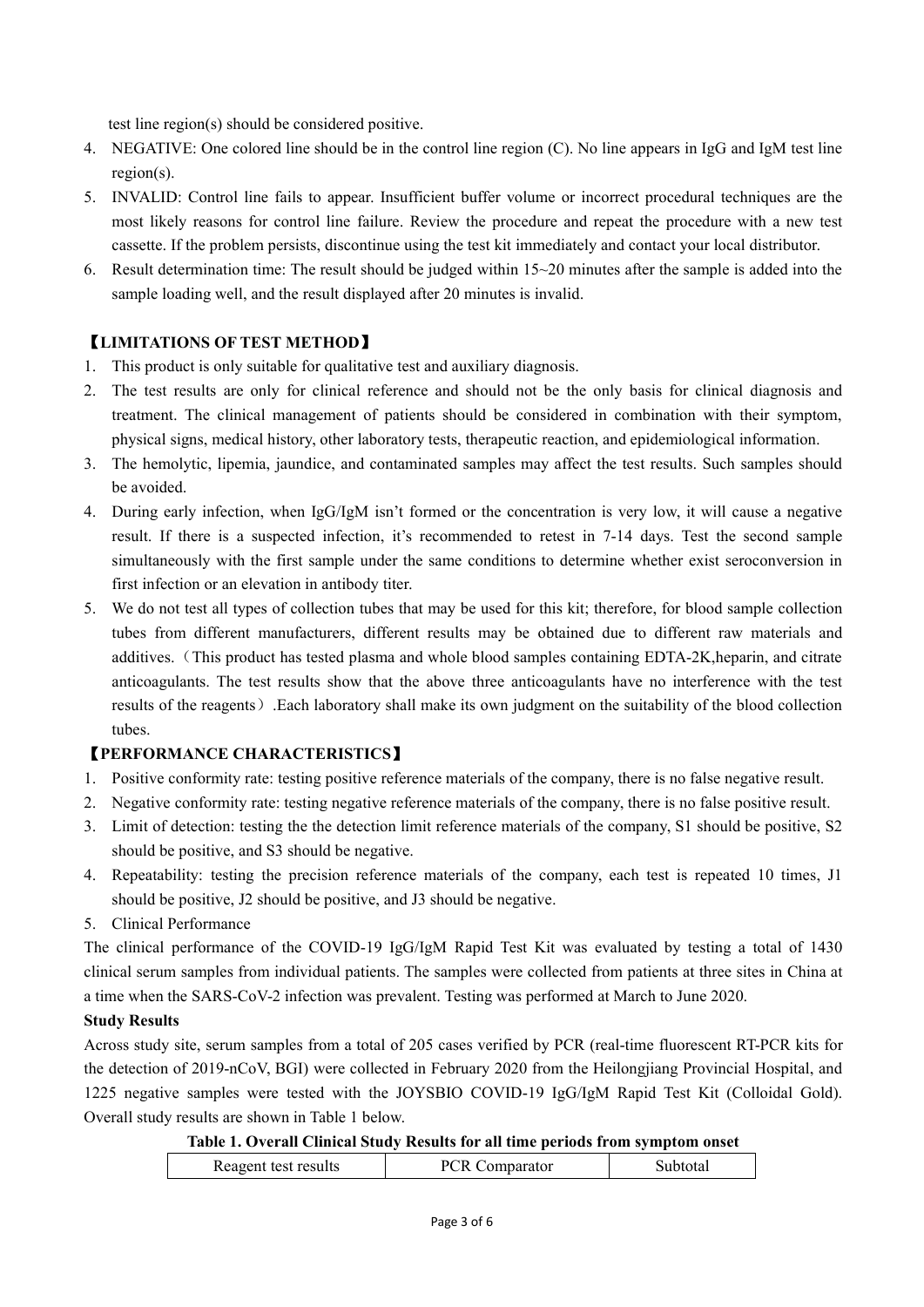|          |                      | positive | negative |      |
|----------|----------------------|----------|----------|------|
| positive | $IgG+ / IgM+$        | 183      | v        | 183  |
|          | $IgG$ -/ $IgM+$      |          | 16       | 21   |
|          | $IgG+/\mathrm{IgM-}$ | O        | 19       | 27   |
| negative | $IgG$ -/IgM-         |          | 1190     | 1199 |
|          | Subtotal             | 205      | 1225     | 1430 |

Positive Percent Agreement (PPA)= (IgM positive or IgG positive)/(PCR positive)

Positive Percent Agreement (PPA)= 196/205 (95.61%) (95%CI: 91.8%-98.0%)

Negative Percent Agreement: (NPA) = (IgM negative and IgG negative)/(PCR negative)

Negative Percent Agreement (NPA)= 1190/1225 (97.14%) (95%CI: 96.4%-98.2%)

6. Assay Cross Reactivity

Cross-reactivity of the COVID-19 IgG/IgM Rapid Test Kit was evaluated using serum or plasma samples (collected before Oct 2019) which contain antibodies to the pathogens listed below. No IgM or IgG false positivity was found with the following:

|                             |         | IgM/IgG potential cross-reactant  |         |
|-----------------------------|---------|-----------------------------------|---------|
|                             | No. of  |                                   | No. of  |
| Potential cross-reactants   | samples | Potential cross-reactants         | samples |
| Human coronavirus 229E      | 10      | Haemophilus influenzae            | 10      |
| Human coronavirus OC43      | 10      | Rhinovirus                        | 10      |
| Human coronavirus HKU1      | 10      | Respiratory syncytial virus       | 10      |
| Human coronavirus NL63      | 10      | Epstein-Barr virus (infectious    | 10      |
|                             |         | mononucleosis)                    |         |
| SARS-coronavirus (optional) | 10      | Human Immunodeficiency virus(HIV) | 10      |
| MERS-coronavirus (optional) | 10      | Plasmodium falciparum             | 10      |
| Adenovirus (e.g. C1 Ad. 71) | 10      | Plasmodium ovale                  | 10      |
| Human Metapneumovirus(hMPV) | 10      | Dengue virus (type 1-4)           | 10      |
| Parainfluenza virus 1-4     | 10      | Mycobacterium tuberculosis        | 10      |
| Influenza A virus           | 10      | Mycoplasma pneumoniae             | 10      |
| Influenza B virus           | 10      | Chlamydia pneumoniae              | 10      |
| Streptococcus pneumoniae    | 10      |                                   |         |

**Table 2: Cross-reactivity Results**

7. Potentially Endogenous Interfering Substances

Low titer COVID-19 antibody positive serum samples and COVID-19 antibody negative serum samples were spiked with one of the following substances to specified concentrations and tested in multiple replicates. No false positivity or false negativity was found with the following:

| Hemoglobin             | $8 \text{ mg/mL}$   | Triglycerides            | $15 \text{ mg/mL}$ |
|------------------------|---------------------|--------------------------|--------------------|
| Bilirubin Conjugated   | $0.3$ mg/mL         | Cholesterol              | $5 \text{ mg/mL}$  |
| Bilirubin Unconjugated | $0.4 \text{ mg/mL}$ | <b>Rheumatoid Factor</b> | $2000$ IU/mL       |
| Human Serum Albumin    | $50 \text{ mg/mL}$  | ANA                      | 1:240              |

8. Hook Effect

When the sample titer is below 1:320, there is no hook effect. If the test results are inconsistent with the clinical manifestations, the sample can be diluted and determined again.

### 【**PRECAUTIONS**】

1. This product is only used for in vitro diagnosis, not for other purposes; do not use expired reagents.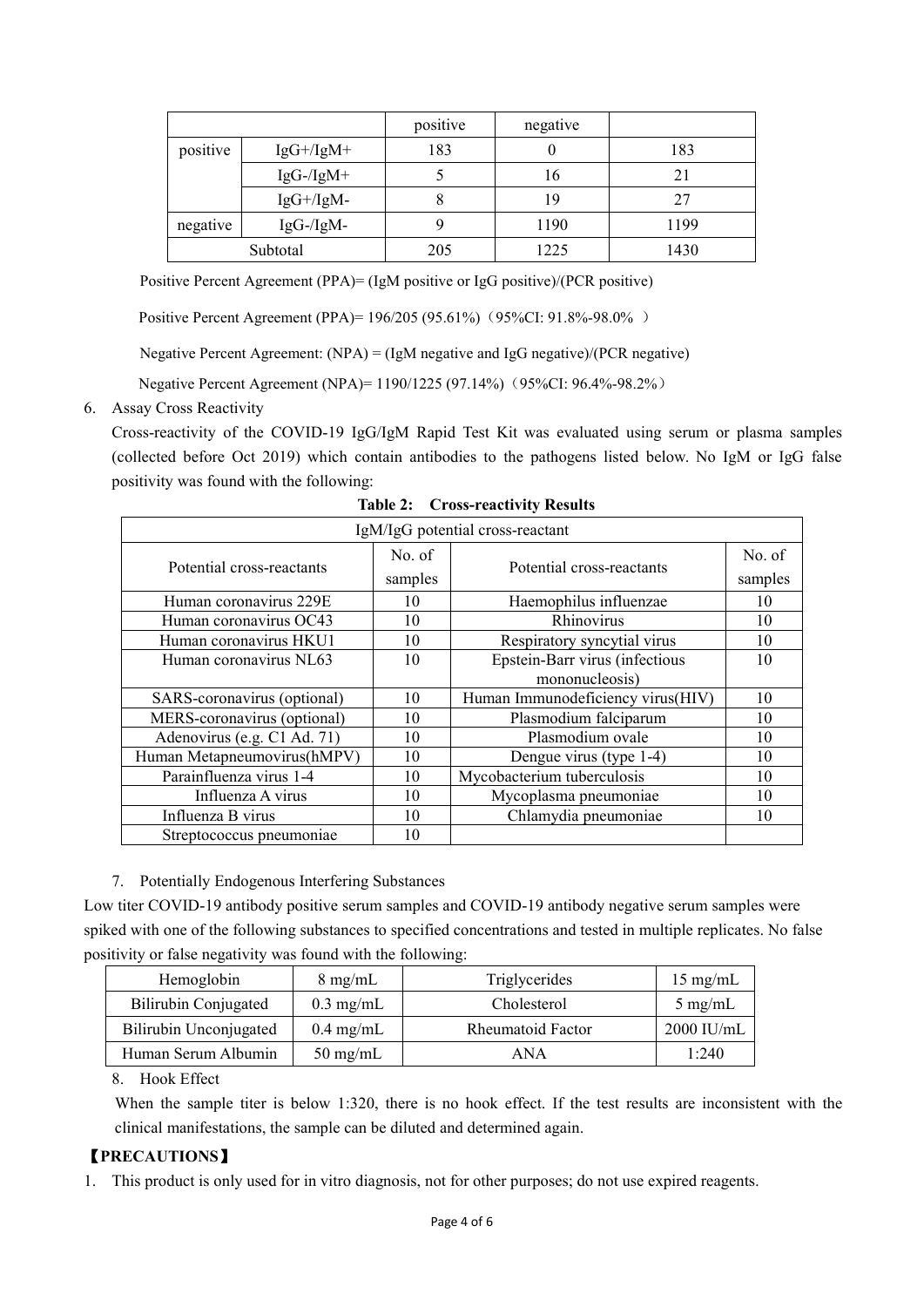- 2. All reagent components, samples and various wastes should be treated as infectious agents. At the same time, this product is a one-time use product, and it should be destroyed centrally in accordance with the local infectious disposal law or laboratory regulation.
- 3. Proper specimen collection, storage and transport are critical to the performance of this test.
- 4. Testing should be applied by professionally trained staff working in certified laboratories or clinics at which the sample(s) is taken by qualified medical personnel.
- 5. Please read the instructions carefully before operation, and follow the instructions. During use, all laboratory reagent handling precautions must be followed.
- 6. Please use fresh samples as much as possible, and avoid using samples contaminated with bacteria, hemolysis, jaundice, or excessive blood lipid.
- 7. The results of this kit are invalid after 20 minutes.

## 【**WARNINGS**】

- 1. Negative results do not rule out COVID-19 infection, particularly in those who have been in contactwith the virus. Follow-up testing with a molecular diagnostic should be considered to rule out infection in these individuals.
- 2. Results from antibody testing should not be used as the sole basis to diagnose or exclude COVID-19 infection or to inform infection status.
- 3. Not for the screening of donated blood .
- 4. Do not smoke, drink, or eat in areas where specimens or kit reagents are being handled.
- 5. Test operators must wear gloves and masks throughout the test to avoid touching test samples during the test. After the test, the gloves and mask must be taken off, and the hands must be washed and disinfected.
- 6. Dispose of all specimens and materials used to perform the test as biohazardous waste.
- 7. Do not perform the test in a room with strong air flow, i.e. an electric fan or strong air-conditioning.

#### 【**EXPLANATION OF LABELS**】





## 【**BASIC INFORMATION**】

JOYSBIO(Tianjin) Biotechnology Co., Ltd.

Tianjin International Joint Academy of Biotechnology& Medicine 9th floor No.220, Dongting Road, TEDA 300457 Tianjin China

Tel:+86-022-65378415

Fax:  $+86-022-65378415$ 

 $EC$  REP

Lotus NL B.V.